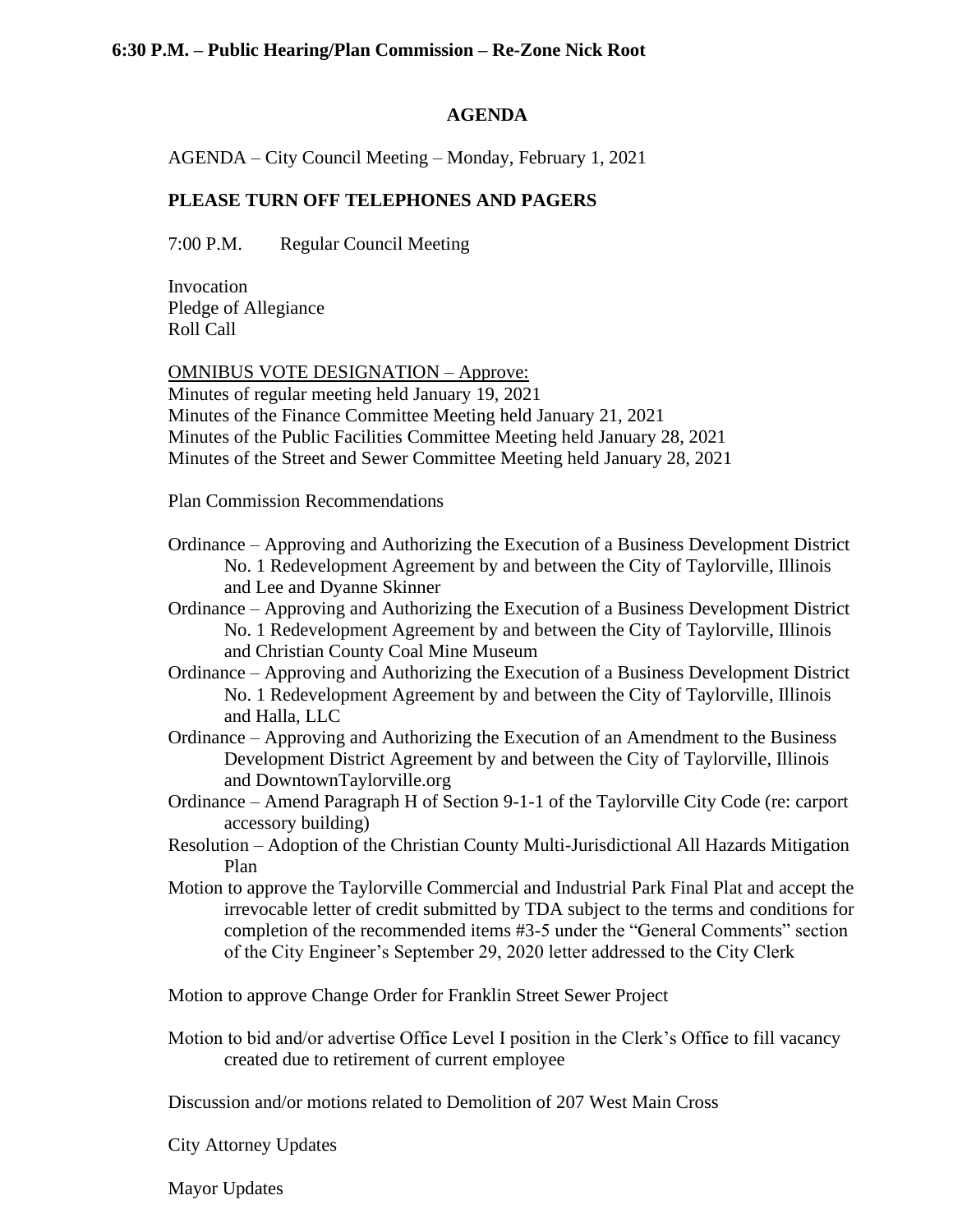## COMMITTEE REPORTS

Discussions and/or Motions to approve/adopt and/or deny and/or table and/or amend and/or refer to an appropriate Committee in whole or in part the matters regarding the following subject matters discussed at the Committee level:

# **Finance –**

- Motion to recommend to the City Council to approve the Application for BDD Benefits from Lee and Dyanne Skinner for the property located at 122 West Market in the amount of \$12,948.99
- Motion to recommend to the City Council to approve the Application for BDD Benefits for the Christian County Coal Mine Museum in the amount of \$6,413.30
- Motion to recommend to the City Council to approve the Application for BDD Benefits for Halla LLC/Nevzat Dilipi in the amount of \$35,000.00
- Motion to recommend to the City Council to approve the Application for BDD Benefits for Charles Sampson in the amount up to \$50,000.00, subject to clear title transfer from Aaron Camatti to Charles Samson and release of lien from the State of Illinois

## **Public Facilities -**

Motion to recommend to the City Council to allow Benton & Associates to prepare bid specifications for the Police Parking Lot, at a cost not to exceed \$1,000.00

#### **Street & Sewer -**

- Motion to recommend to the City Council to approve Downtowntaylorville.org 2021 Calendar of Events as presented
- Motion to recommend to the City Council to allow Superintendent Mann to purchase two trench boxes from Luby Shoring Services at a cost not to exceed \$18,196.00 plus freight, with possible reimbursement for one trench box from the Safety Committee
- Motion to recommend o the City Council to allow Superintendent Mann to repair the sewer camera at a cost of \$1,466.63
- Motion to recommend to the City Council to approve the tentative schedule for the repaving of alleyways project as follows: March 1, 2021 take to City Council to authorize to advertise for bids, with City Attorney Romano's review, April 1, 2021open bids, April 5, 2021 award project at City Council, and May 3, 2021 start construction
- Motion to recommend to the City Council to have Vandevanter Engineering install a new control panel on Cleveland/Long Lift Station at a cost not to exceed \$23,466.70
- Motion to recommend to the City Council to allow Morrison Electric to install a new generator on the Cleveland/Long Lift Station in the amount of \$6,956.13
- Motion to recommend to the City Council to extend the current contract with Waste Management as proposed with a 1% increase for the first year and 3.5% increase for the remaining two years
- Motion to recommend to the City Council to approve Clean-up Days of March 13 and March 27, 2021
- Motion to recommend to the City Council to accept the changes as presented by Superintendent Mann for the number of tickets required to dispose of larger items at the City Dump as follows: trash bags would remain one ticket, mattresses would require two tickets, and large and fluff items, such as couches, chairs, tables, etc. would require five tickets

Motion to approve and/or ratify payment of bills (\$251,376.11)